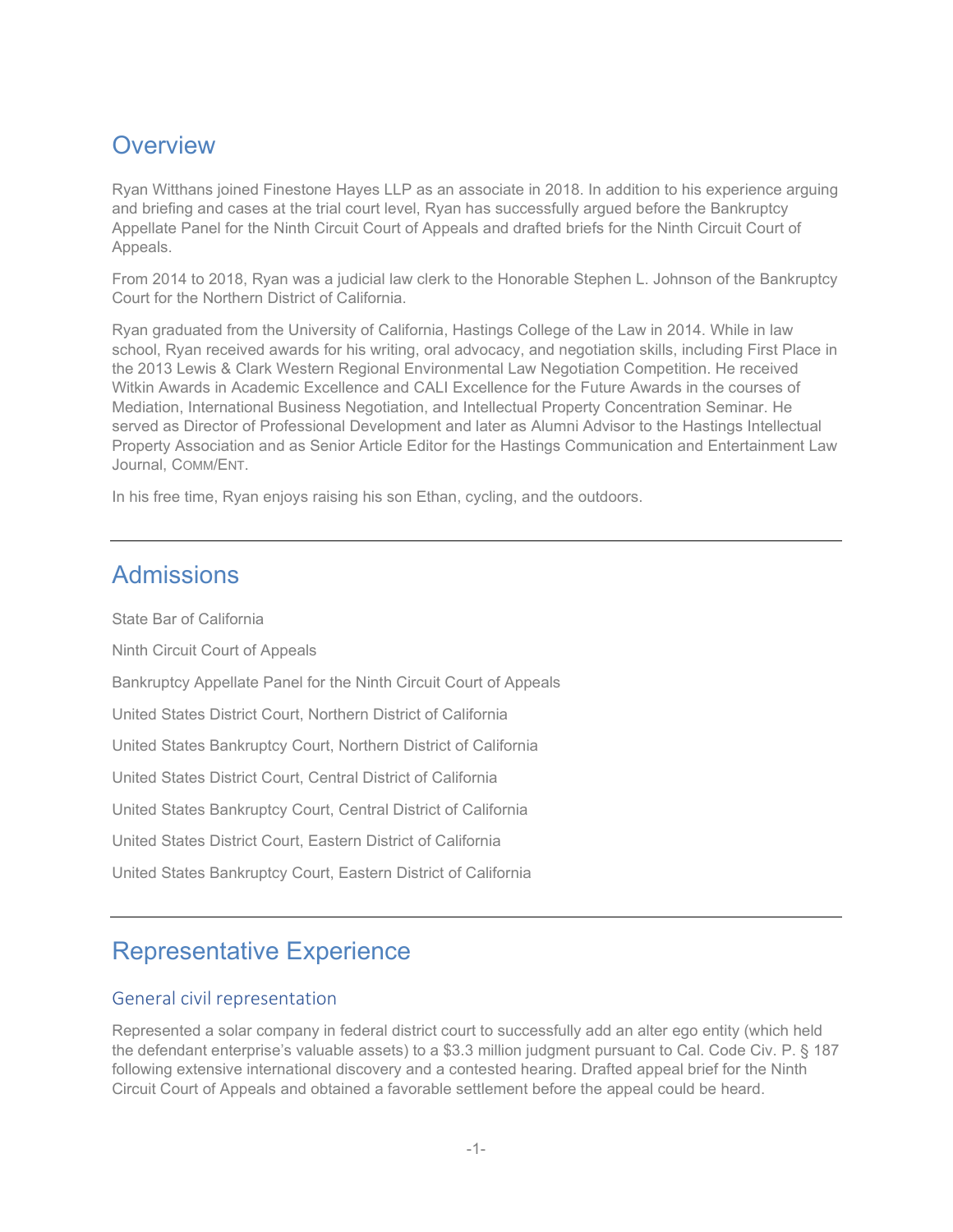Represented a cosmetics company defendant in its appeal of the recognition of a \$1.1 million foreign default judgment. Drafted appeal brief for the District Court for the Northern District of California, which reversed the bankruptcy court's recognition of the foreign judgment and found that the foreign court lacked personal jurisdiction over our client. Drafted appeal brief for the Ninth Circuit Court of Appeals.

Part of a multi-firm team that represented a liquidating trust plaintiff with claims for fraudulent transfer, breach of fiduciary duty, and alter ego liability in a case arising from institutional mortgage fraud. Managed extensive third-party discovery involving subpoenas to approximately forty private, public, and government entities. The case was resolved by obtaining a favorable settlement for our client.

### Bankruptcy debtor representation

Represented a jet aircraft services company to confirm a Chapter 11, Subchapter V plan over the fervent opposition of its largest creditor. Drafted appeal brief for the Bankruptcy Appellate Panel for the Ninth Circuit and obtained a published decision in our client's favor enunciating an expansive view of Subchapter V eligibility and holding that "no profit motive is required for a debtor to qualify for subchapter V relief." *NetJets Aviation, Inc. v. RS Air, LLC (In re RS Air, LLC)*, 638 B.R. 403 (B.A.P. 9th Cir. 2022).

Represented a food preparation and deliver company debtor to confirm a Chapter 11 liquidating plan and sell assets including intellectual property and a real property lease.

Represented a cosmetics company debtor to confirm a Chapter 11 reorganization plan to restructure products liability claims.

Represented a marine vessel maintenance company debtor to confirm a Chapter 11, Subchapter V reorganization plan to resolve labor union claims.

Obtained dismissal of a complaint alleging wide-ranging claims of fraud and nondischargeable debts against the debtor following the failure of a joint venture. Drafted appeal brief and successfully argued the appeal before the Bankruptcy Appellate Panel for the Ninth Circuit Court of Appeals, then obtained dismissal of the plaintiff's subsequent appeal to the Ninth Circuit Court of Appeals.

#### Bankruptcy creditor representation

Represented the largest contractor of PG&E Corporation and Pacific Gas and Electric Company in their 2019 Chapter 11 bankruptcy cases. Obtained full payment with interest for our client.

Represented a creditor with a \$9 million claim in the 2020 Chapter 11 bankruptcy cases of Neiman Marcus and related debtors.

#### Other bankruptcy-related representation

Represented a lender as it financed a nationwide restaurant chain undergoing Chapter 11 reorganization.

Represented a Chapter 7 trustee to liquidate a corporate debtor's stake in an international cosmetics company and to recover, via a favorable settlement, amounts due from another cosmetics company pursuant to promissory notes, credit notes, and licensing and distribution agreements.

Represented a nonprofit entity that received donations from a corporate debtor against the trustee's fraudulent conveyance action, settling the case for far less than the potential liability and for less than the anticipated legal fees to defend the case.

Represented a liquidating trustee to liquidate the assets of a wine estate and unwind fraudulent transfers made for the benefit of the debtor's friends, family, and insiders.